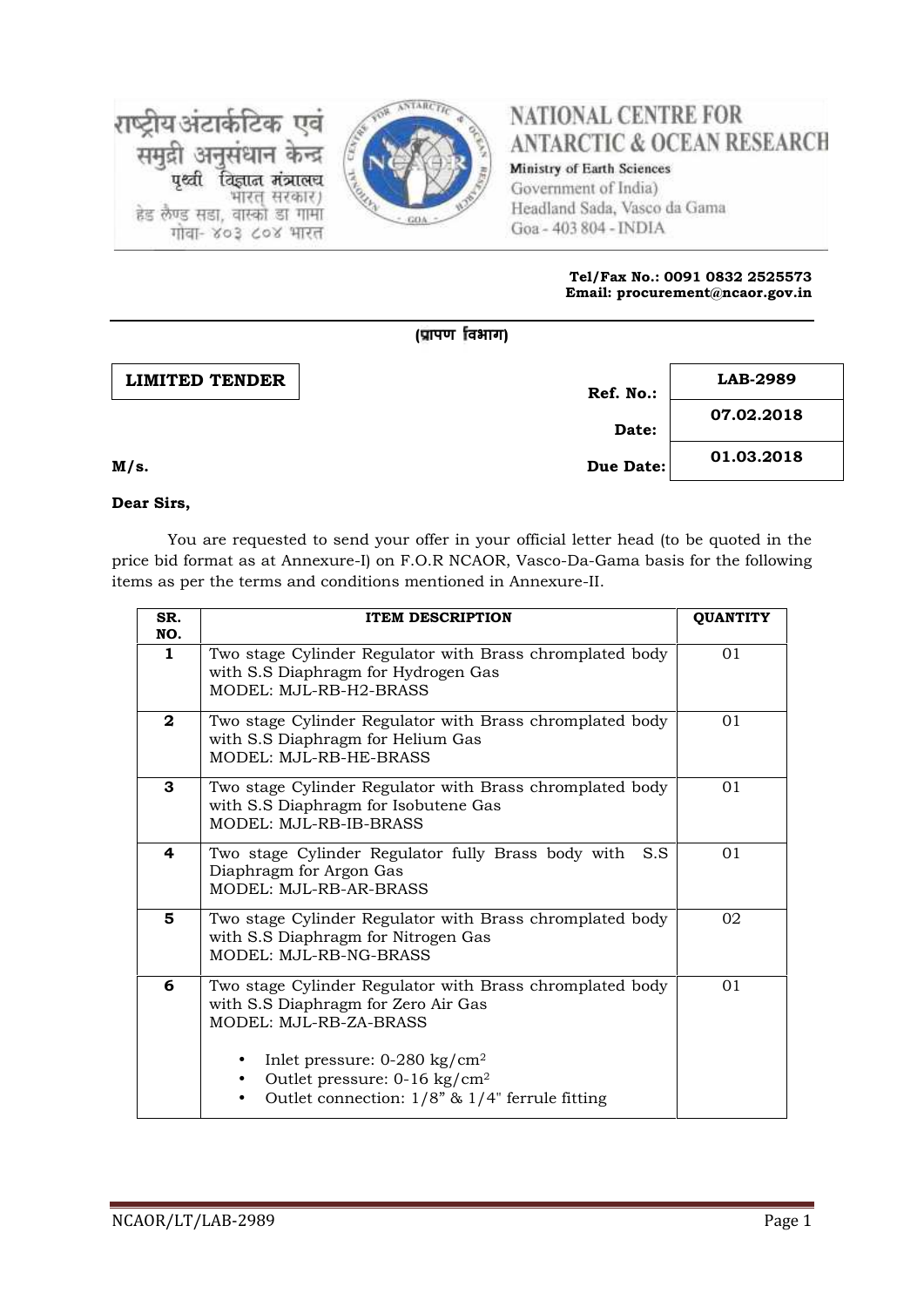## **Your offer should contain the following information**:

1. Terms of Price: To be quoted as per price bid format at Annexure -I.2. Validity period of quotation: 90 days from due date.

3. Delivery within 30 days from the date of purchase order, please indicate delivery date.

4. Mode of Dispatch: Door delivery to NCAOR, Vasco-Da-Gama, Goa.

5. 'C' / 'D' form is not available; Copy of Registration certificate for GST and PAN card to be provided.

6. Specify Brand/Make Model of the quoted item (Catalogue, brochures & leaflets etc. of the quoted item to be enclosed)

## **Yours faithfully**

**Sd/- Joint Manager (Procurement & Stores) For and on behalf of Director, NCAOR**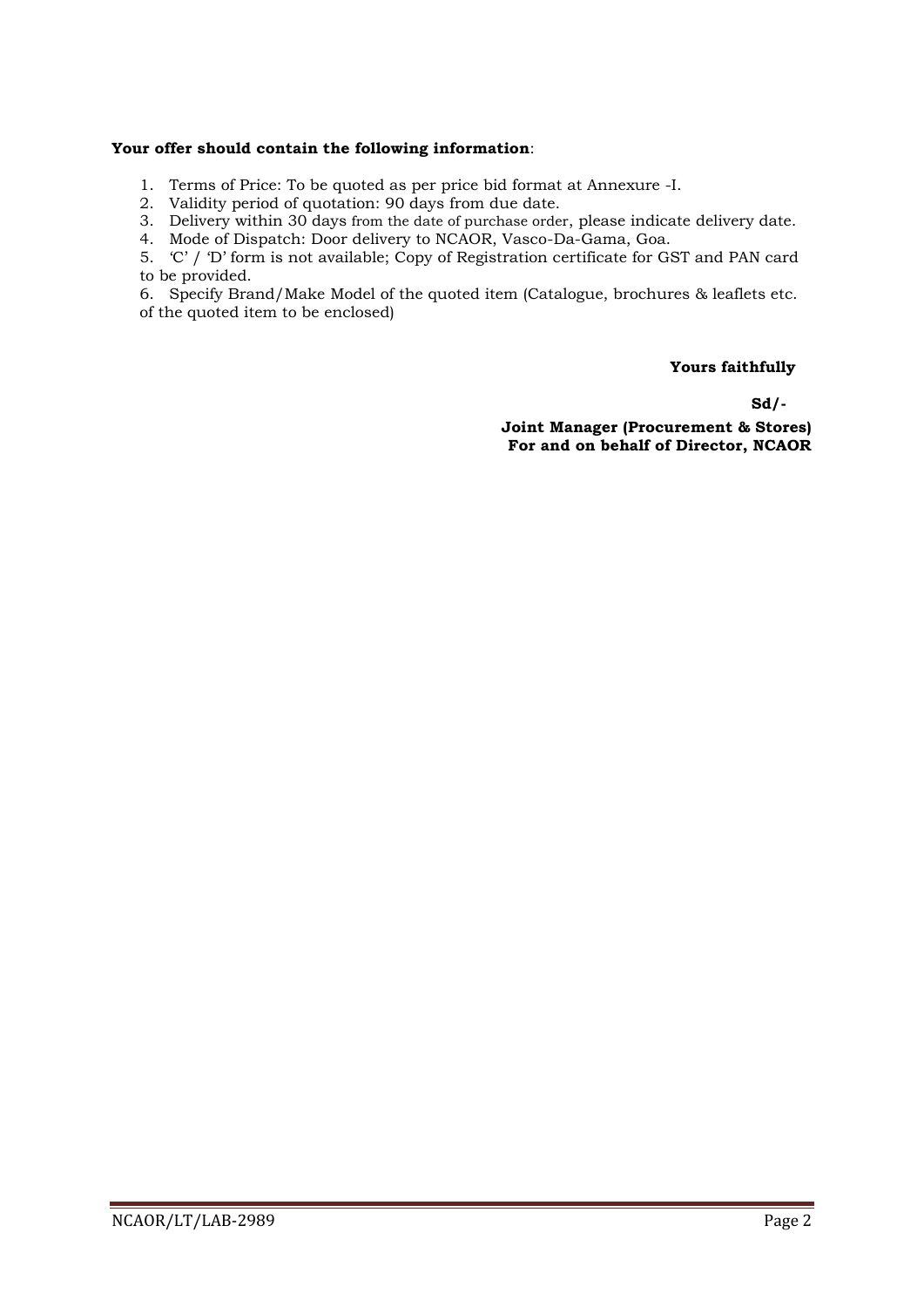# **Enquiry No.: NCAOR/LAB-2989 ANNEXURE I**

## **PRICE BID FORMAT**

# **To be quoted in the following format only on F.O.R, NCAOR, Vasco Da Gama, Goa Basis.**

| Sr.<br>No.   | <b>Item Description &amp; Specifications</b>                                                                                                               | Quantity | Unit rate<br><b>Ouoted</b> in<br><b>INR</b> (after<br>offering<br>maximum<br>discount) | <b>Total</b><br>(Col.1x)<br>Col.2) | <b>GST</b><br>Amount<br>& %<br>applied | <b>Total Quoted</b><br><b>Amount in INR</b><br>(should not be<br>more than<br>(Col.3)<br>MRP)<br>$+$ Col.4) |
|--------------|------------------------------------------------------------------------------------------------------------------------------------------------------------|----------|----------------------------------------------------------------------------------------|------------------------------------|----------------------------------------|-------------------------------------------------------------------------------------------------------------|
|              |                                                                                                                                                            | (Col. 1) | (Col.2)                                                                                | (Col.3)                            | (Col.4)                                | (Col.5)                                                                                                     |
| $\mathbf{1}$ | Two stage Cylinder Regulator with Brass<br>chromplated body with S.S Diaphragm<br>for Hydrogen Gas<br>MODEL: MJL-RB-H2-BRASS                               | 01       |                                                                                        |                                    |                                        |                                                                                                             |
| $\mathbf{2}$ | Two stage Cylinder Regulator with Brass<br>chromplated body with S.S Diaphragm<br>for Helium Gas<br>MODEL: MJL-RB-HE-BRASS                                 | 01       |                                                                                        |                                    |                                        |                                                                                                             |
| 3            | Two stage Cylinder Regulator with Brass<br>chromplated body with S.S Diaphragm<br>for Isobutene Gas<br>MODEL: MJL-RB-IB-BRASS                              | 01       |                                                                                        |                                    |                                        |                                                                                                             |
| 4            | Two stage Cylinder Regulator fully Brass<br>body with S.S Diaphragm for Argon Gas<br>MODEL: MJL-RB-AR-BRASS                                                | 01       |                                                                                        |                                    |                                        |                                                                                                             |
| 5            | Two stage Cylinder Regulator with Brass<br>chromplated body with S.S Diaphragm<br>for Nitrogen Gas<br>MODEL: MJL-RB-NG-BRASS                               | 02       |                                                                                        |                                    |                                        |                                                                                                             |
| 6            | Two stage Cylinder Regulator with Brass<br>chromplated body with S.S Diaphragm<br>for Zero Air Gas<br>MODEL: MJL-RB-ZA-BRASS                               | 01       |                                                                                        |                                    |                                        |                                                                                                             |
|              | Inlet pressure: 0-280 kg/cm <sup>2</sup><br>$\bullet$<br>Outlet pressure: $0-16 \text{ kg/cm}^2$<br>٠<br>Outlet connection: 1/8" & 1/4"<br>ferrule fitting |          |                                                                                        |                                    |                                        |                                                                                                             |
|              |                                                                                                                                                            |          |                                                                                        |                                    | <b>Grand Total</b>                     |                                                                                                             |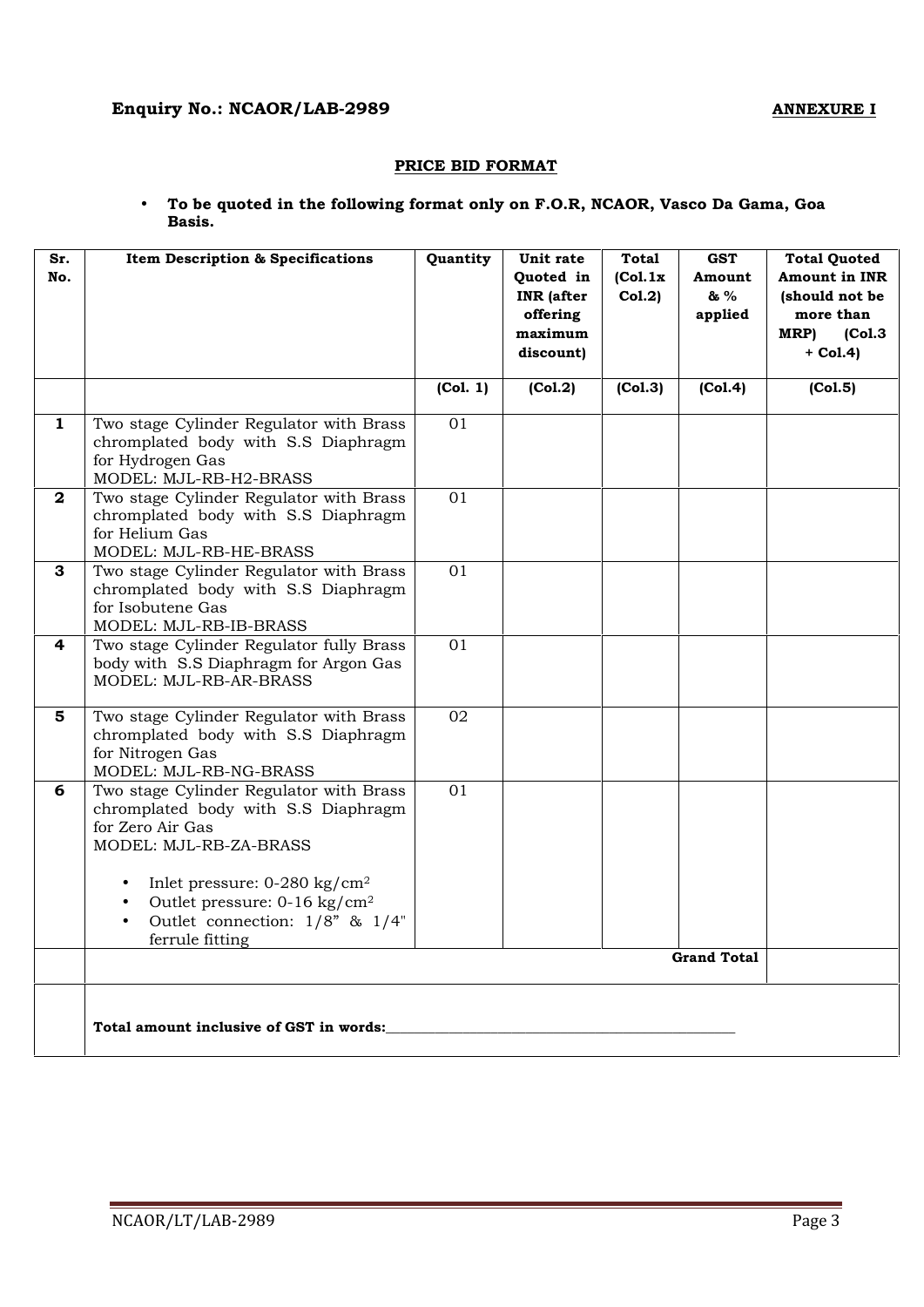- $\bullet$  **GSTN:**
- **1. Validity: 90 days from the due date of tender.**
- **2. Delivery on or before: \_\_\_\_\_\_\_\_\_\_\_\_\_\_\_\_\_\_\_\_\_\_**
- **3. Warranty period:\_\_\_\_\_\_\_\_\_\_\_\_\_\_\_\_\_\_\_**
- **I/We accept all the terms & conditions of the enquiry and in case of award of purchase order we will supply goods as above.**

**Signature:**

**Designation:**

**Bidders Name with address & Seal:**

**Phone No.:**

**Email Address:**

**Date**:-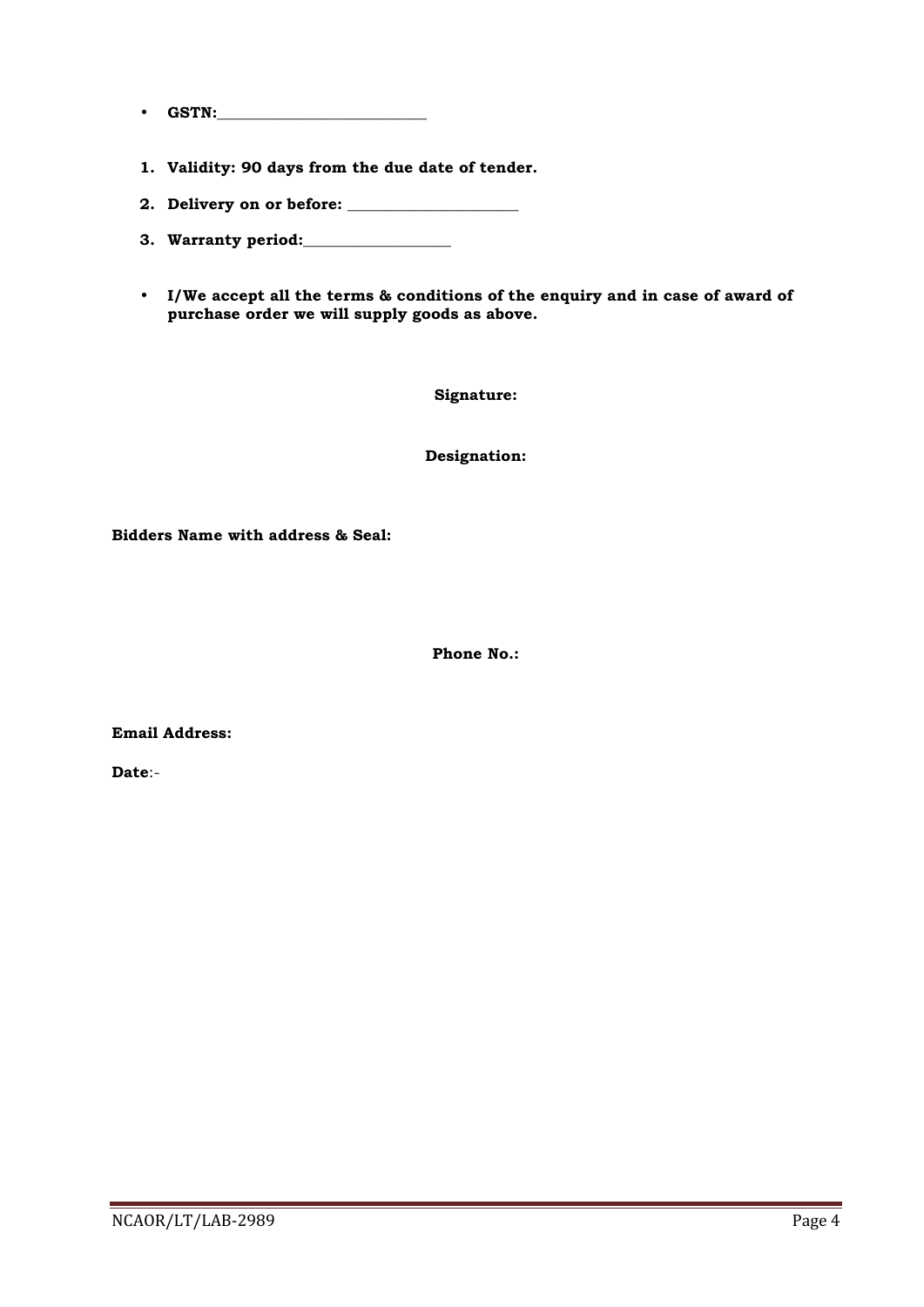#### **ANNEXURE II**

#### **PURCHASE ENQUIRY – GENERAL TERMS AND CONDITIONS**

- 1. This quotation and any order resulting from this Enquiry shall be governed by Terms and Conditions mentioned in this enquiry.
- 2. Where counter terms and conditions of business have been offered by this supplier, we shall not be deemed to be governed by these unless our specific written/ acceptance there of has been given.
- 3. No conditions and terms notice of which has not been given by the Supplier while submitting quotation will be considered by us if put forward in subsequent correspondence.
- 4. **Quotation:** Quotation should be **submitted only in given price bid format (Annexure I)**in a sealed envelope super scribed with Enquiry Number and Due Date and the same must reach our office on or before the Due Date. Quotations should preferably be typed and without any corrections and over writings.
- 5. **Specifications:** Materials should be offered strictly conforming to our specification. The deviation in specification if any should be clearly indicated by the supplier in his quotation. The supplier should also indicate make/type No. of the materials offered. Vague terms such as Best Indian, Best Indigenous. Imported Make should not be used.
- 6. The rate quoted against each should be in units stated in the Enquiry. Where quotations are in terms of units other than those specified, relationship between the two sets of units must be furnished.
- 7. **Samples:** Samples where asked for shall be submitted, free of all charges and should reach us before the Due Date of the Enquiry. Sample must be carefully packed and labeled clearly with enquiry No. & due date. We shall not be responsible in any way for the loss or damage of samples due to any reasons whatsoever. In the event of the non-acceptance of offer, supplier will have to remove the samples at his own expenses.
- 8. **Terms of prices:** Quotation should be submitted on F.O.R. Vasco or F.O.R. Destination price including transit Insurance. Preference will be given to such quotations. For quotations Ex-Works, Ex godown/F.O.R. Dispatching Station, the approximate packing, forwarding & freight should be indicated by the supplier. Quotations from Local Suppliers should be delivered at our stores.
- 9. **Validity:** The quotation should remain valid for a **minimum period of 90 days from the Due Date** of the Enquiry.
- 10. **Sales Tax: NCAOR is not entitled to issued Form C or D.** No Sales Tax or any other tax shall be payable by us unless payment of the same is specifically mentioned by the suppliers in their quotation and same is legally leviable.

#### **11. NCAOR is exempted from payment of Custom duty as per Government notification.**

- 12. **Duties / Taxes**: Percentagecharged should be clearly mentioned in the price bid.
- 13. **Insurance:** The supplier will be responsible for and should cover the insurance for all transit risks if the terms of prices are F.O.R. Vasco or F.O.R. Destination unless otherwise stated specifically by the supplier in his quotation.
- 14. **Delivery:** Preference will be given to Ex-Stock offers Suppliers submitting quotation on forward delivery basis must indicate earliest firm delivery date by which the materials will be dispatched by them from the date of receipt of order. Offer such as "Ex-stock Subject to prior Sale" or "Delivery at the earliest" may not be entertained.